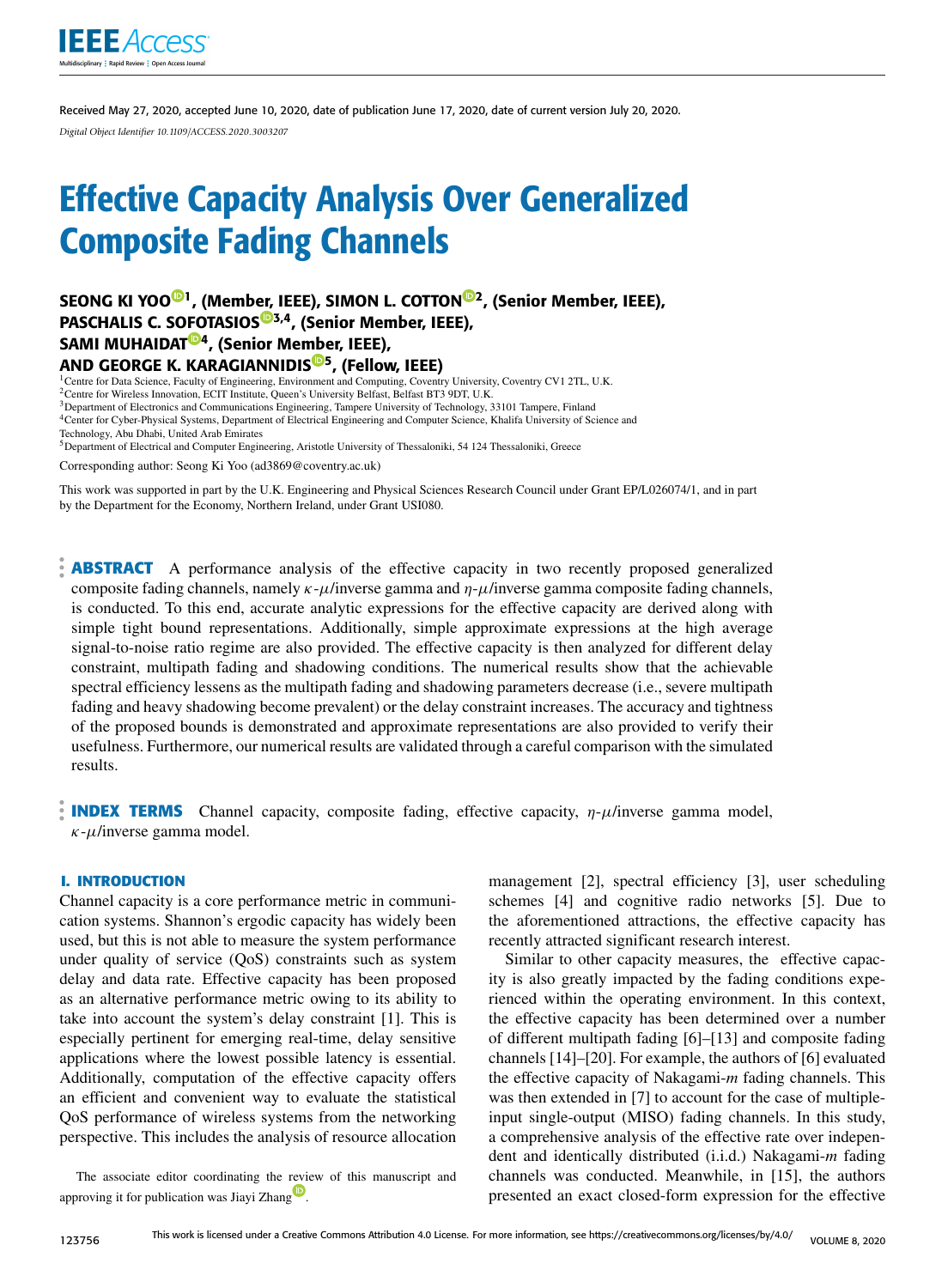capacity of  $F$  composite fading channels as well as demonstrating the effect of different multipath fading and shadowing conditions on the effective capacity.

More recently, two generalized composite fading models have been introduced in [21], namely the  $\kappa$ - $\mu$ /inverse gamma and  $\eta$ - $\mu$ /inverse gamma composite fading models. The former characterizes the composite fading observed in line-ofsight channel conditions whereas the latter accounts for the composite fading experienced in non-line-of-sight channel conditions. In [21], the authors demonstrated their utility for channel characterization in wearable, cellular and vehicular communications. To the best of the author's knowledge, a detailed mathematical treatment of the effective capacity over these two generalized composite fading channels has not been presented in open technical literature. To this end, using a similar approach to that utilized in [22], we firstly reformulate the corresponding probability density functions (PDFs) to ensure stability across the complete parameter space when conducting calculations which involve computation of the moments. We then derive accurate analytic expressions and tight bounds for the effective capacity. Additionally, simple approximate expressions at the high average signal-tonoise ratio (SNR) regime are also derived. Using the newly obtained expressions, we provide important insights into the impact of delay constraint, multipath fading and shadowing on the effective capacity under generalized composite fading conditions.

# **II. THE** κ**-**µ **/INVERSE GAMMA COMPOSITE FADING MODEL**

## A. A NEW FORMULATION

Similar to the  $\kappa$ - $\mu$  fading model [23], the  $\kappa$ - $\mu$ /inverse gamma composite fading model describes a fading scenario in which the radio channel exhibits multipath clustering with presence of dominant components. Unlike the  $\kappa$ - $\mu$  fading channel, however, in the  $\kappa$ - $\mu$ /inverse gamma composite fading channel, the mean signal power of a  $\kappa$ - $\mu$  signal is assumed to be randomly fluctuated by an inverse gamma random variable (RV). Following this definition, the composite signal envelope,  $R$ , in a  $\kappa$ - $\mu$ /inverse gamma composite fading channel can be defined as

<span id="page-1-0"></span>
$$
R^{2} = \sum_{i=1}^{n} Z(X_{i} + p_{i})^{2} + Z(Y_{i} + q_{i})^{2}
$$
 (1)

where *n* represents the number of multipath clusters,  $X_i$  and  $Y_i$  are mutually independent Gaussian RVs with  $\mathbb{E}[X_i] =$  $\mathbb{E}[Y_i] = 0$  and  $\mathbb{E}[X_i^{\bar{2}}] = \mathbb{E}[Y_i^2] = \sigma^2$  where  $\mathbb{E}[\cdot]$  denotes the statistical expectation. Additionally,  $p_i$  and  $q_i$  are the mean values of the in-phase and quadrature components of the multipath cluster *i*, respectively, which yields  $\delta^2 = \sum_{n=1}^{n}$ *i*=1  $p_i^2 + q_i^2$ with  $\delta^2$  denoting the total power of the dominant signal components. In [\(1\)](#page-1-0), *Z* denotes an inverse gamma RV with  $\mathbb{E}[Z] = 1$ , where  $m_s$  is the shape parameter and thus the

corresponding PDF of *Z* is given by

<span id="page-1-3"></span>
$$
f_Z(\zeta) = \frac{(m_s - 1)^{m_s}}{\Gamma(m_s) \zeta^{m_s + 1}} \exp\left(-\frac{m_s - 1}{\zeta}\right) \tag{2}
$$

where  $\Gamma(\cdot)$  denotes the gamma function.

*Theorem 1: For*  $\kappa$ ,  $\mu$ ,  $r$ ,  $\Omega$ ,  $m_s \in \mathbb{R}^+$ , the PDF of the *composite signal envelope in a* κ*-*µ*/inverse gamma composite fading channel can be expressed in closed-form as*

<span id="page-1-1"></span>
$$
f_R(r) = \frac{2\mu^{\mu}(1+\kappa)^{\mu}(m_s-1)^{m_s} \Omega^{m_s} r^{2\mu-1}}{\exp(\mu\kappa) B(m_s, \mu) c_0^{m_s+\mu}} \times {}_{1}F_1\left(m_s+\mu; \mu; \frac{\mu^2 \kappa(1+\kappa) r^2}{c_0}\right), m_s > 1 \quad (3)
$$

 $where c<sub>0</sub> = μ (1+κ) r<sup>2</sup> + (m<sub>s</sub>−1)Ω. In (3), B (·, ·) denotes the$  $where c<sub>0</sub> = μ (1+κ) r<sup>2</sup> + (m<sub>s</sub>−1)Ω. In (3), B (·, ·) denotes the$  $where c<sub>0</sub> = μ (1+κ) r<sup>2</sup> + (m<sub>s</sub>−1)Ω. In (3), B (·, ·) denotes the$ *Beta function [24] while*  $_1F_1$  ( $\cdot$ ;  $\cdot$ ;  $\cdot$ ) *represents the Kummer hypergeometric function [24].*

*Proof:* The PDF of the signal envelope in a  $\kappa$ - $\mu$ /inverse gamma composite channel can be obtained by averaging the infinite integral of the conditional probability density of the  $\kappa$ - $\mu$  fading process with respect to the random variation of the mean signal power, such that

<span id="page-1-4"></span>
$$
f_R(r) = \int_0^\infty f_{R|Z}(r|\zeta) f_Z(\zeta) d\zeta \tag{4}
$$

where

<span id="page-1-2"></span>
$$
f_{R|Z}(r|\zeta) = \frac{2\mu(1+\kappa)^{\frac{\mu+1}{2}}r^{\mu}}{\kappa^{\frac{\mu-1}{2}}\exp(\mu\kappa)(\zeta\Omega)^{\frac{\mu+1}{2}}} \exp\left(-\mu(1+\kappa)\frac{r^2}{\zeta\Omega}\right)
$$

$$
\times I_{\mu-1}\left(2\mu\sqrt{\kappa(1+\kappa)}\frac{r}{\sqrt{\zeta\Omega}}\right) \quad (5)
$$

where  $I_v(\cdot)$  denotes the modified Bessel function of the first kind and order  $v$  [25, Eq.  $(9.6.20)$ ]. Substituting  $(5)$ and [\(2\)](#page-1-3) in [\(4\)](#page-1-4), performing a simple transformation of variables and applying [26, Eq. (2.15.5.4)] along with some algebraic manipulations, the PDF of the  $\kappa$ - $\mu$ /inverse gamma composite fading model can be expressed in closed-form as given in [\(3\)](#page-1-1).

The *doubly* non-central  $F$  distribution arises as a result of the ratio of two independent distributed non-central chisquared variables [27], i.e.,  $\chi^2_{\nu_1}(\lambda_1)$  and  $\chi^2_{\nu_2}(\lambda_2)$ . This simplifies to the F distribution when  $\lambda_1 = \lambda_2 = 0$  and the *singly* non-central F distribution when  $\lambda_1 \neq 0, \lambda_2 = 0$ . Interestingly, the form of the PDF in [\(3\)](#page-1-1) corresponds to the *singly* non-central  $F$  distribution. More specifically, when letting  $r^2 = t$  and then performing the requisite transformation along with the following substitutions  $\mu = v_1/2, m_s = v_2/2, \kappa =$  $\lambda/\nu_1$  and  $\Omega = \nu_2(\nu_1 + \lambda)/\nu_1(\nu_2 - 2)$ , the *singly* non-central  $\mathcal F$ distribution,  $f_t(t)$ , can obtained with parameters  $v_1$ ,  $v_2$  and  $\lambda$ .

*Remark 1: Physically,* µ *is related to the number of multipath clusters while*  $\kappa = \frac{\delta^2}{2\mu}$  $\frac{\partial^2}{\partial \mu \sigma^2}$  represents the ratio *between the total power of the dominant signal and scattered signal components (*2µσ<sup>2</sup> *).*[1](#page-1-5) *In this model, m<sup>s</sup>*

<span id="page-1-5"></span><sup>&</sup>lt;sup>1</sup>Each cluster is assumed to have the scattered wave with identical power, i.e.,  $2\sigma^2$ .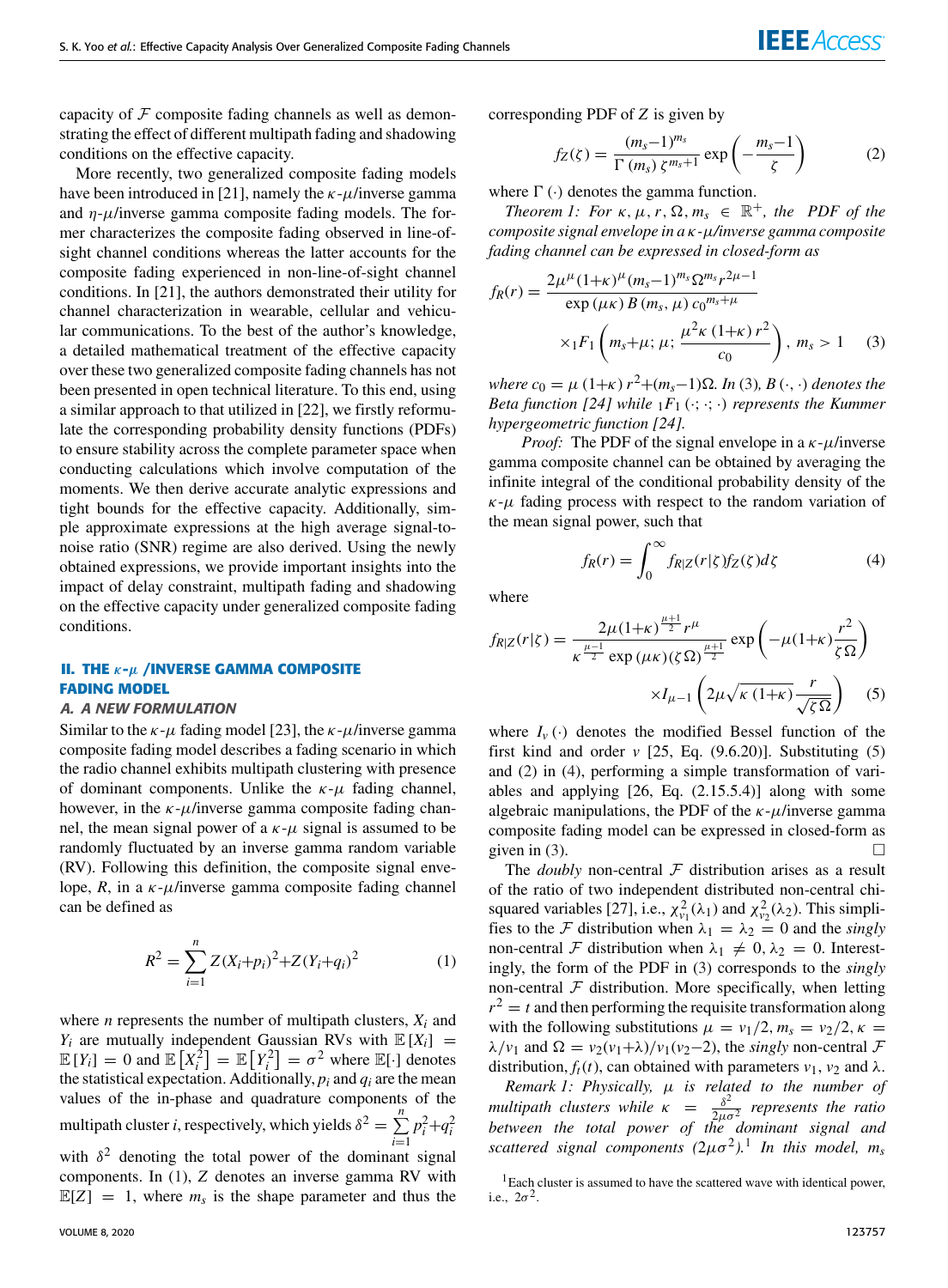*controls the amount of shadowing of the mean signal power*  $(\Omega = \mathbb{E}[R^2] = \delta^2 + 2\mu\sigma^2)$  *undergoes.* 

The corresponding PDF of the instantaneous SNR can be obtained from [\(3\)](#page-1-1) by letting  $\gamma = \overline{\gamma}r^2/\Omega$ , such that

<span id="page-2-2"></span>
$$
f_{\gamma}(\gamma) = \frac{\mu^{\mu} (1+\kappa)^{\mu} (m_s - 1)^{m_s} \overline{\gamma}^{m_s} \gamma^{\mu - 1}}{\exp (\mu \kappa) B(m_s, \mu) c_1^{m_s + \mu}} \times {}_{1}F_{1}\left(m_s + \mu; \mu; \frac{\mu^2 \kappa (1+\kappa)}{c_1}\right) \quad (6)
$$

where  $c_1 = \mu(1+\kappa) \gamma + (m_s-1)\overline{\gamma}$  and  $\overline{\gamma} = \mathbb{E}[\gamma]$  is the average SNR.

### B. EFFECTIVE CAPACITY

*Theorem 2: For*  $\kappa$ ,  $\mu$ ,  $\overline{\gamma}$ ,  $\theta$ ,  $B$ ,  $T \in \mathbb{R}^+$  and  $m_s > 1$ , *the following analytic expression holds for the effective capacity over* κ*-*µ*/inverse gamma composite fading channels*

<span id="page-2-0"></span>
$$
C_E = -\frac{1}{A} \log_2 \left\{ \frac{(m_s)_A c_2^{m_s}}{\exp (\mu \kappa)} \sum_{i=0}^{\infty} \frac{(\mu \kappa)^i}{i! (m_s + \mu + i)_A} \times {}_2F_1 \left( m_s + A, m_s + \mu + i; m_s + \mu + i + A; 1 - c_2 \right) \right\}
$$
(7)

*where*  $c_2 = \frac{(m_s-1)\overline{\gamma}}{(1+\overline{\gamma})^2}$  $\frac{m_s}{\mu} \frac{1}{1+\kappa}$  and  $A = \theta BT / \ln(2)$  with  $\theta$  denoting *the asymptotic decay rate of the buffer occupancy. It is worth remarking that when*  $\theta \rightarrow 0$  *(i.e., no delay constraints), the effective capacity coincides with the well-known Shannon's ergodic capacity whereas the effective capacity deteriorates to zero when*  $\theta \rightarrow \infty$  *(i.e., severely delay-limited case). Additionally, B refers to the system bandwidth while T represents the block/frame length. In* [\(7\)](#page-2-0)*,* (*x*)*<sup>n</sup> denotes the Pochhammer symbol* [24] while  $_2F_1$  ( $\cdot$ ,  $\cdot$ ;  $\cdot$ ) *represents the Gauss hypergeometric function [24].*

*Proof:* Based on the definition of effective capacity given in [14], the effective capacity can be defined as

<span id="page-2-1"></span>
$$
C_E = -\frac{1}{A} \log_2 \left( \mathbb{E} \left[ (1+\gamma)^{-A} \right] \right). \tag{8}
$$

Considering a  $\kappa$ - $\mu$ /inverse gamma composite fading channel, we can calculate the effective capacity from [\(8\)](#page-2-1) by averaging the SNR,  $\nu$ , with the PDF given in [\(6\)](#page-2-2), such that

$$
C_E = -\frac{1}{A} \log_2 \left( \frac{\mu^{\mu} (1+\kappa)^{\mu} (m_s - 1)^{m_s} \overline{\gamma}^{m_s}}{\exp (\mu \kappa) B (m_s, \mu)} \mathcal{I}_1 \right) \tag{9}
$$

where

<span id="page-2-3"></span>
$$
\mathcal{I}_1 = \int_0^\infty \frac{(1+\gamma)^{-A} \gamma^{\mu-1}}{c_1^{m_s+\mu}} {}_1F_1\left(m_s+\mu;\,\mu;\,\frac{\mu^2 \kappa (1+\kappa)\gamma}{c_1}\right). \tag{10}
$$

The Kummer hypergeometric function in [\(10\)](#page-2-3) can be expressed in terms of an infinite series expansion [28, Eq. (07.20.02.0001.01)]. With the aid of

 $[24, Eq. (3.197.9)], we can then obtain the following.$ expression

<span id="page-2-4"></span>
$$
C_E = -\frac{1}{A} \log_2 \left\{ \sum_{i=0}^{\infty} \frac{(m_s + \mu)_{i} c_2^{m_s} B(m_s + A, \mu + i)}{i! (\mu)_{i} (\mu \kappa)^{-i} \exp(\mu \kappa) B(m, m_s)} \right. \times {}_2F_1 \left( m_s + A, m_s + \mu + i; m_s + \mu + i + A; 1 - c_2 \right) \left.\right\}.
$$
 (11)

The effective capacity expression given in [\(11\)](#page-2-4) can be expressed in a more compact form by rewriting the Pochhammer symbol and beta function in terms of the gamma function along with some algebraic manipulations. This completes the  $\Box$ 

*Proposition 1: For*  $\kappa$ ,  $\mu$ ,  $\overline{\gamma}$ ,  $\theta$ ,  $B$ ,  $T \in \mathbb{R}^+$  and  $m_s > 1$ , *the following upper bound is valid for the truncation error of* [\(7\)](#page-2-0)*,*

<span id="page-2-7"></span>
$$
\mathcal{T} \le -\frac{1}{A} \log_2 \left\{ \frac{(m_s)_A c_2^{m_s}}{(c_3)_A} {}_2F_1(m_s + A, c_3; c_3 + A; 1 - c_2) \right\}
$$
(12)

*where*  $c_3 = m_s + \mu + p$  *with p* denoting the number of terms *that truncate the series.*

*Proof: Truncating the infinite series in* [\(7\)](#page-2-0) *after p*−1 *terms results in the following error*

<span id="page-2-5"></span>
$$
\mathcal{T} = -\frac{1}{A} \log_2 \left\{ \frac{(m_s)_A c_2^{m_s}}{\exp(\mu \kappa)} \sum_{i=p}^{\infty} \frac{(\mu \kappa)^i}{i! (m_s + \mu + i)_A} \times {}_2F_1 \left( m_s + A, m_s + \mu + i; m_s + \mu + i + A; 1 - c_2 \right) \right\}.
$$
 (13)

*Since the gamma and Gauss hypergeometric functions in* [\(13\)](#page-2-5) *are monotonically decreasing with respect to i,* T *can be bounded as*

<span id="page-2-6"></span>
$$
\mathcal{T} \le -\frac{1}{A} \log_2 \left\{ \frac{2^{F_1} \left( m_s + A, c_3; c_3 + A; 1 - c_2 \right) (m_s)_A}{c_2^{-m_s} \exp \left( \mu \kappa \right) (c_3)_A} \times \sum_{i=p}^{\infty} \frac{\left( \mu \kappa \right)^i}{i!} \right\}.
$$
 (14)

*The limits of the summation in* [\(14\)](#page-2-6) *can be rewritten as*  $\sum_{i=p}^{\infty} \frac{(\mu \kappa)^i}{i!} \leq \sum_{i=0}^{\infty} \frac{(\mu \kappa)^i}{i!}$ *i*! *as the positive terms are only added up. Notably, by using*  $\sum_{i=0}^{\infty} \frac{(\mu \kappa)^i}{i!} = \exp(\mu \kappa)$ *, we can obtain* [\(12\)](#page-2-7)*, which completes the proof.*

*Proposition 2: For*  $\kappa$ ,  $\mu$ ,  $\overline{\gamma}$ ,  $\theta$ ,  $\overline{B}$ ,  $\overline{T} \in \mathbb{R}^+$ ,  $m_s > 1$  and *ms*+µ *A, the effective capacity under* κ*-*µ*/ inverse gamma composite fading conditions can be bounded by the following inequalities*

<span id="page-2-8"></span>
$$
C_E^{UB} < -\frac{1}{A} \log_2 \left[ \frac{(m_s)_A}{c_2^A \left( m_s + \mu + p \right)_A} \right] \tag{15}
$$

*and*

<span id="page-2-9"></span>
$$
C_E^{LB} > -\frac{1}{A} \log_2 \left[ \frac{(m_s)_A}{c_2^A} \right] \tag{16}
$$

*which represent tight upper and lower bounds, respectively.*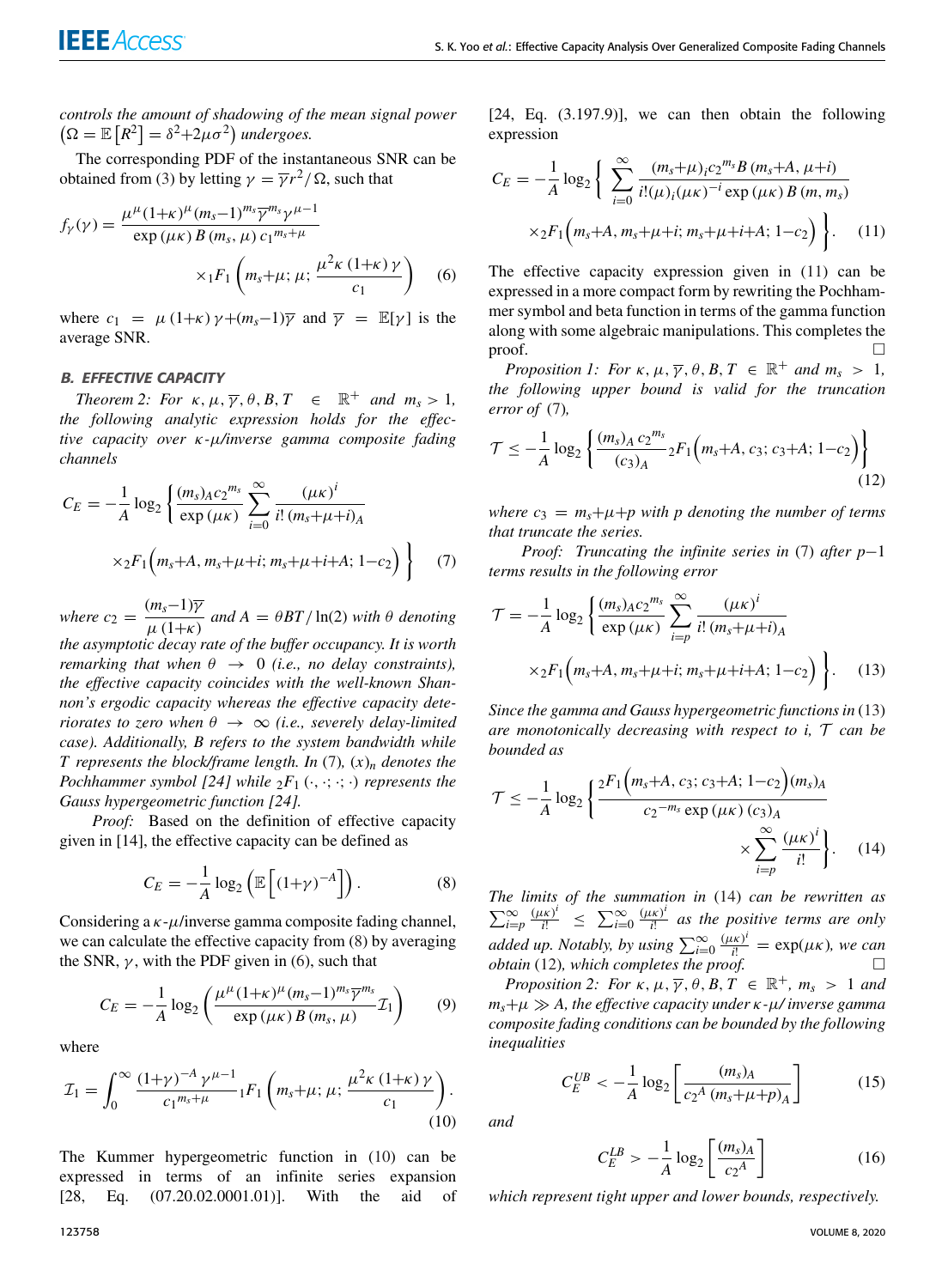*Proof:* It is evident that  $m_s + \mu + A \approx m_s + \mu$  when  $m_s +$  $\mu \gg A$  and thus [\(7\)](#page-2-0) can be tightly upper bounded

<span id="page-3-0"></span>
$$
C_{E}^{UB} < -\frac{1}{A} \log_{2} \left\{ \frac{(m_{s})_{A} c_{2}^{m_{s}}}{\exp\left(\mu \kappa\right)} \sum_{i=0}^{\infty} \frac{(\mu \kappa)^{i}}{i! \left(m_{s} + \mu + i\right)_{A}} \times {}_{2}F_{1}\left(m_{s} + A, m_{s} + \mu + i; m_{s} + \mu + i; 1 - c_{2}\right) \right\}.
$$
 (17)

Given that  ${}_2F_1(m_s+A, m_s+\mu+i; m_s+\mu+i; 1-c_2) = {}_1F_0$  $(m_s + A; ; 1 - c_2)$  with  $_1F_0$  ( $\cdot;$  ; ·) denoting the Generalized hypergeometric function [24, Eq. (9.14.1)] and by recalling that  ${}_1F_0(n; ; 1+x) \triangleq (-1)^n / x^n, n \in \mathbb{R}, (17)$  ${}_1F_0(n; ; 1+x) \triangleq (-1)^n / x^n, n \in \mathbb{R}, (17)$  can be reduced as follows

$$
C_E^{UB} < -\frac{1}{A} \log_2 \left[ \frac{(m_s)_A}{\exp\left(\mu \kappa\right) c_2^A} \sum_{i=0}^{\infty} \frac{\left(\mu \kappa\right)^i}{i! \left(m_s + \mu + i\right)_A} \right]. \tag{18}
$$

After some algebraic manipulations, the closed-form upper bound is deduced as given in [\(15\)](#page-2-8).

Based on [\(15\)](#page-2-8) and recalling that  $m_s + \mu + A \approx m_s + \mu$  when  $m_s + \mu \gg A$ ,  $(m_s + \mu + p)$ <sup>*A*</sup> in [\(15\)](#page-2-8) can be eliminated. This yields the closed-form lower bound as given in [\(16\)](#page-2-9), which completes the proof.

Although [\(7\)](#page-2-0) provides an accurate expression for calculating the effective capacity in  $\kappa$ - $\mu$ /inverse gamma composite fading channels across all SNR values, in what follows, we present a useful and simplified asymptotic expression for high SNR regimes.

*Proposition 3: For*  $\kappa$ ,  $\mu$ ,  $\overline{\gamma}$ ,  $\theta$ ,  $B$ ,  $T \in \mathbb{R}^+$ ,  $m_s > 1$  and γ 0*, the effective capacity under* κ*-*µ*/inverse gamma composite fading conditions can be asymptotically expressed as follows*

<span id="page-3-1"></span>
$$
C_E^{asym.} \simeq -\frac{1}{A} \log_2 \left[ 2F_1 \left( A, \mu + p; c_3 + A; 1 - \overline{\gamma} \right) \right]. \tag{19}
$$

*Proof:* In the high average SNR regime ( $\overline{\gamma} \gg 0$ ), it follows that  $\overline{\gamma} \gg \kappa$ ,  $\overline{\gamma} \gg \mu$ ,  $\overline{\gamma} \gg m_s$  and  $\overline{\gamma} \gg A$ , namely

$$
\frac{(m_s)_A}{(m_s + \mu + i)_A} \left(\frac{(m_s - 1)\overline{\gamma}}{\mu(1 + \kappa)}\right)^{m_s} \simeq \overline{\gamma}^{m_s}.
$$
 (20)

Based on this and after some algebraic manipulations, [\(19\)](#page-3-1) is deduced, which completes the proof.

# **III. THE** η**-**µ**/INVERSE GAMMA COMPOSITE FADING MODEL**

## A. A NEW FORMULATION

Similar to the  $\eta$ - $\mu$  fading model [23], the  $\eta$ - $\mu$ /inverse gamma composite fading model describes the variation of the fading signal with power imbalance or correlation between its quadrature components and multipath clusters. Unlike the  $\eta$ - $\mu$  fading channel, however, in the  $\eta$ - $\mu$ /inverse gamma fading channel, the mean signal power of an  $\eta$ - $\mu$  signal is assumed to be randomly fluctuated by an inverse gamma RV. The corresponding composite signal envelope in an  $\eta$ - $\mu$ /inverse gamma composite fading channel can be written as

<span id="page-3-2"></span>
$$
R^2 = \sum_{i=1}^{n} Z X_i^2 + Z Y_i^2
$$
 (21)

where *n* denotes the number of multipath clusters and *Z* represents an inverse gamma RV with  $\mathbb{E}[Z] = 1$  whose PDF is given in [\(2\)](#page-1-3). In *Format* 1,  $X_i$  and  $Y_i$  are mutually independent Gaussian RVs with  $\mathbb{E}[X_i] = \mathbb{E}[Y_i] = 0$ ,  $\mathbb{E}[X_i^2] = \sigma_X^2$  and  $\mathbb{E}\left[Y_i^2\right] = \sigma_Y^2$ , while in *Format* 2,  $X_i$  and  $Y_i$  are mutually correlated Gaussian RVs with  $\mathbb{E}[X_i] = \mathbb{E}[Y_i] = 0$ , and  $\mathbb{E}\left[X_i^2\right] = \mathbb{E}\left[Y_i^2\right] = \sigma^2$ .

*Theorem 3: For*  $\eta$ ,  $\mu$ ,  $r$ ,  $\Omega$ ,  $m_s \in \mathbb{R}^+$  and  $m_s > 1$ , *the PDF of the composite signal envelope in an* η*-*µ*/inverse gamma composite fading channel can be written as*

<span id="page-3-4"></span>
$$
f_R(r) = \frac{2^{2\mu+1} \mu^{2\mu} h^{\mu} (m_s - 1)^{m_s} \Omega^{m_s} r^{4\mu - 1}}{B(m_s, 2\mu) \left[ 2\mu h r^2 + (m_s - 1)\Omega \right]^{m_s + 2\mu}}
$$
  
×<sub>2</sub>F<sub>1</sub>  $\left( \frac{m_s + 2\mu}{2}, \frac{m_s + 2\mu + 1}{2}; \mu + \frac{1}{2}; \frac{(2\mu h r^2 + (m_s - 1)\Omega)^2}{\left[ 2\mu h r^2 + (m_s - 1)\Omega \right]^2} \right)$  (22)

*where h* =  $(2+\eta^{-1}+\eta)/4$ *, H* =  $(\eta^{-1}-\eta)/4$  *in Format 1 and*  $h = 1/(1 - \eta^2)$ ,  $H = \eta/(1 - \eta^2)$  *in Format* 2.

*Proof:* Based on the signal model given in [\(21\)](#page-3-2), the conditional probability density of the  $\eta$ - $\mu$  fading process with respect to the random variation of the mean signal power can be expressed as follows

<span id="page-3-3"></span>
$$
f_{R|Z}(r|\zeta) = \frac{4\sqrt{\pi}\mu^{\mu+\frac{1}{2}}h^{\mu}r^{2\mu}}{\Gamma(\mu)H^{\mu-\frac{1}{2}}(\zeta\Omega)^{\mu+\frac{1}{2}}} \times \exp\left(-\frac{2\mu hr^2}{\zeta\Omega}\right)I_{\mu-\frac{1}{2}}\left(\frac{2\mu Hr^2}{\zeta\Omega}\right). \quad (23)
$$

By substituting [\(23\)](#page-3-3) and [\(2\)](#page-1-3) into [\(4\)](#page-1-4), performing a simple transformation of variables and applying [26, Eq. (2.15.3.2)] along with some algebraic manipulations, the corresponding PDF of the composite fading signal in an  $\eta$ - $\mu$ / inverse gamma composite fading channel can be expressed in closed-form as given in  $(22)$ .

*Remark 2: Physically, μ is related to the number of multipath clusters and* η *is defined as the ratio between the scattered wave power of the in-phase and quadrature components of each multipath cluster* ( $\eta = \sigma_I^2/\sigma_Q^2$ ) in Format 1. *On the contrary, in Format 2,* η *is defined as the correlation coefficient between the scattered waves in the in-phase and quadrature components of each multipath cluster (*η =  $\mathbb{E}[I_i\overline{Q}_i]/\sigma^2$ ). In this model, the m<sub>*s*</sub> parameter controls the amount of shadowing of the mean signal power, i.e.,  $\mathbb{E}\left[R^2\right]=1$  $\Omega = \mu(1+\eta)\sigma_Q^2 = \mu(1+\eta^{-1})\sigma_I^2$  in Format 1 and  $\mathbb{E}\left[R^2\right] =$  $\Omega = 2\mu\sigma^2$  in Format 2.

The corresponding PDF of the instantaneous SNR can be obtained from [\(22\)](#page-3-4) by letting  $\gamma = \overline{\gamma}r^2/\Omega$ , such that

<span id="page-3-5"></span>
$$
f_{\gamma}(\gamma) = \frac{2^{2\mu} \mu^{2\mu} h^{\mu} (m_s - 1)^{m_s} \overline{\gamma}^{m_s} \gamma^{2\mu - 1}}{B(m_s, 2\mu) c_4^{m_s + 2\mu}} \times {}_{2}F_{1}\left(\frac{m_s + 2\mu}{2}, \frac{m_s + 2\mu + 1}{2}; \mu + \frac{1}{2}; \frac{(2\mu H \gamma)^2}{c_4^2}\right)
$$
\n(24)

where  $c_4 = 2\mu h\gamma + (m_s - 1)\overline{\gamma}$ .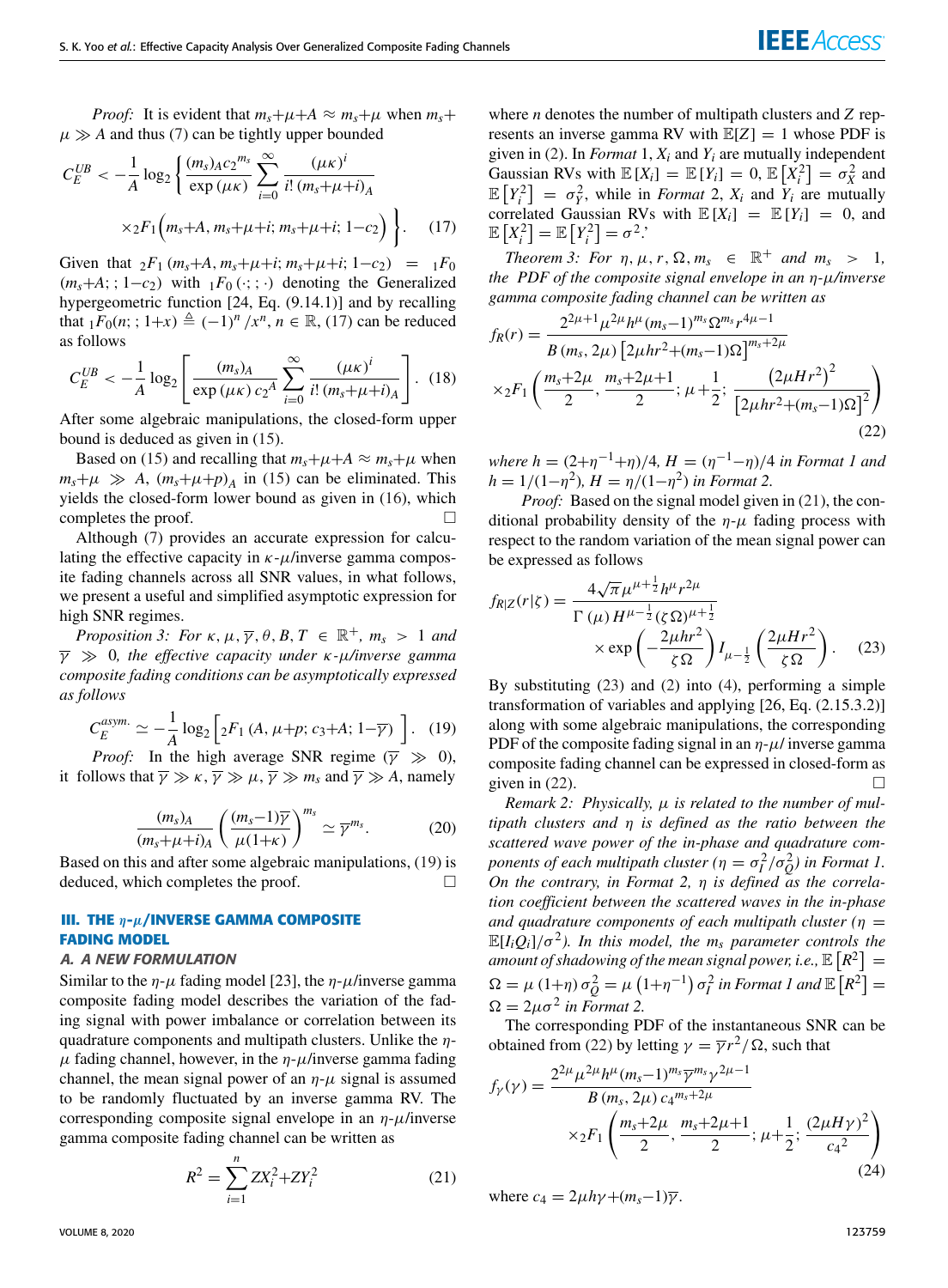## B. EFFECTIVE CAPACITY

*Theorem 4: For*  $\mu$ ,  $\overline{\gamma}$ ,  $\theta$ ,  $B$ ,  $T \in \mathbb{R}^+$ ,  $m_s > 1$ ,  $\eta \in \mathbb{R}^+$  in *Format* 1 *and* −1 < η < 1 *in Format* 2*, the following analytic expression holds for the effective capacity in* η*-*µ*/inverse gamma composite fading channels*

<span id="page-4-2"></span>
$$
C_E = -\frac{1}{A} \log_2 \left\{ \sum_{i=0}^{\infty} \frac{(\mu)_i (m_s)_A c_5^{m_s}}{i! h^{\mu} (m_s + 2\mu + 2i)_A} \left( \frac{H}{h} \right)^{2i} \times {}_{2}F_1 \left( m_s + A, m_s + 2\mu + 2i; m_s + 2\mu + 2i + A; 1 - c_5 \right) \right\}
$$
(25)

*where*  $c_5 = \frac{(m_s-1)\overline{\gamma}}{2\mu}$  $\frac{3}{2\mu h}$ .

*Proof:* Considering an  $\eta$ - $\mu$ /inverse gamma composite fading channel, the effective capacity in [\(8\)](#page-2-1) can be calculated by averaging the SNR,  $\gamma$ , with the PDF given in [\(24\)](#page-3-5), as follows

$$
C_E = -\frac{1}{A} \log_2 \left( \frac{2^{2\mu} \mu^{2\mu} h^{\mu} (m_s - 1)^{m_s} \overline{\gamma}^{m_s}}{B(m_s, 2\mu)} \mathcal{I}_2 \right) \tag{26}
$$

where

<span id="page-4-0"></span>
$$
\mathcal{I}_2 = \int_0^\infty \frac{(1+\gamma)^{-A} \gamma^{2\mu-1}}{c_4^{m_s+2\mu}} \times {}_2F_1\left(\frac{m_s+2\mu}{2}, \frac{m_s+2\mu+1}{2}; \mu+\frac{1}{2}; \frac{(2\mu H\gamma)^2}{c_4^2}\right). \quad (27)
$$

The Gauss hypergeometric function in [\(27\)](#page-4-0) can be expressed in terms of an infinite series expansion [28, Eq. (07.23.02.0001.01)]. With the aid of [24, Eq.  $(3.197.9)$ ], the following for the effective capacity can be obtained

<span id="page-4-1"></span>
$$
C_E = -\frac{1}{A} \log_2 \left\{ \sum_{i=0}^{\infty} \frac{c_5^{m_s} \left(\frac{m_s + 2\mu}{2}\right)_i \left(\frac{m_s + 2\mu + 1}{2}\right)_i}{i!h^{\mu} \left(\mu + \frac{1}{2}\right)_i B(m_s, 2\mu)} \left(\frac{H}{h}\right)^{2i} \right. \times B(m_s + A, 2\mu + 2i)
$$
  
×2F<sub>1</sub> $\left(m_s + A, m_s + 2\mu + 2i; m_s + 2\mu + 2i + A; 1 - c_5\right) \left.\right\}.$   
(28)

By expressing the Pochhammer symbol and beta function in terms of the gamma function along with some algebraic manipulations, [\(28\)](#page-4-1) can be reduced to [\(25\)](#page-4-2), which completes the proof.

*Proposition 4: For*  $\mu$ ,  $\overline{\gamma}$ ,  $\theta$ ,  $B$ ,  $T \in \mathbb{R}^+$ ,  $m_s > 1$ ,  $\eta \in \mathbb{R}^+$ *in Format* 1 *and* −1 < η < 1 *in Format* 2*, the following closed-form upper bound is valid for the truncation error of* [\(25\)](#page-4-2)*,*

<span id="page-4-5"></span>
$$
\mathcal{T} \le -\frac{1}{A} \log_2 \left\{ \frac{(m_s)_{A} c_5^{m_s}}{h^{\mu} (c_6)_A} {}_1F_0\left(\mu; \frac{H}{h}\right)^2 \right\}
$$

$$
\times {}_2F_1\left(m_s + A, c_6; c_6 + A; 1 - c_5 \right) \right\}
$$
(29)

*where*  $c_6 = m_s + 2\mu + 2p$ .

*Proof:* The truncation error for the infinite series in [\(25\)](#page-4-2), if it is truncated after *p*−1 terms, is given as

<span id="page-4-3"></span>
$$
\mathcal{T} = -\frac{1}{A} \log_2 \left\{ \sum_{i=p}^{\infty} \frac{(\mu)_i (m_s)_A c_5^{m_s}}{i! h^{\mu} (m_s + 2\mu + 2i)_A} \left( \frac{H}{h} \right)^{2i} \right. \\ \times {}_2F_1 \left( m_s + A, m_s + 2\mu + 2i; m_s + 2\mu + 2i + A; 1 - c_5 \right) \bigg\} . \tag{30}
$$

Since the gamma and Gauss hypergeometric functions in [\(30\)](#page-4-3) are monotonically decreasing with respect to  $i$ ,  $T$  can be bounded as

<span id="page-4-4"></span>
$$
\mathcal{T} \le -\frac{1}{A} \log_2 \left\{ 2F_1 \left( m_s + A, c_6; c_6 + A; 1 - c_5 \right) \right\}
$$

$$
\times \frac{(m_s)_{A} c_5^{m_s}}{h^{\mu} (c_6)_A} \sum_{i=p}^{\infty} \frac{(\mu)_i}{i!} \left( \frac{H}{h} \right)^{2i} \right\}.
$$
 (31)

The limits of the summation in [\(31\)](#page-4-4) can be rewritten as  $\sum_{i=p}^{\infty} \frac{(\mu)_i}{i!} \left(\frac{H}{h}\right)^{2i} \le \sum_{i=0}^{\infty} \frac{(\mu)_i}{i!} \left(\frac{H}{h}\right)^{2i}$  as the positive terms are only added up. Notably, [\(29\)](#page-4-5) can be obtained by applying  $\sum_{i=0}^{\infty} \frac{(\mu)_i}{i!} \left(\frac{H}{h}\right)^{2i} = 1F_0\left(\mu; \frac{H}{h}\right)^2$ . This completes the proof.  $\Box$ 

*Proposition 5: For*  $\mu$ ,  $\overline{\gamma}$ ,  $\theta$ ,  $B$ ,  $T \in \mathbb{R}^+$ ,  $m_s > 1$ ,  $\eta \in \mathbb{R}^+$ *in Format* 1 *and* −1 < η < 1 *in Format* 2*, and ms*+ 2µ *A, the effective capacity under* η*-*µ*/inverse gamma composite fading conditions can be bounded by the following inequalities*

<span id="page-4-8"></span>
$$
C_{E}^{UB} < -\frac{1}{A} \log_2 \left[ \frac{(m_s)_{A1} F_0 \left( \mu; \, ; \, \left( \frac{H}{h} \right)^2 \right)}{h^{\mu} c_5^A \left( m_s + 2\mu + 2p \right)_A} \right] \tag{32}
$$

*and*

<span id="page-4-9"></span>
$$
C_E^{LB} > -\frac{1}{A} \log_2 \left[ \frac{(m_s)_{A1} F_0 \left( \mu; \, ; \, \left( \frac{H}{h} \right)^2 \right)}{h^{\mu} c_5^A} \right]. \tag{33}
$$

*Proof:* It is evident that  $m_s + 2\mu + A \approx m_s + 2\mu$  when  $m_s + 2\mu \gg A$  and thus [\(25\)](#page-4-2) can be tightly upper bounded

<span id="page-4-6"></span>
$$
C_{E}^{UB} < -\frac{1}{A} \log_{2} \left\{ \sum_{i=0}^{\infty} \frac{(\mu)_{i} (m_{s})_{A} c_{5}^{m_{s}}}{i! h^{\mu} (m_{s} + 2\mu + 2i)_{A}} \left( \frac{H}{h} \right)^{2i} \right. \\ &\times {}_{2}F_{1} \left( m_{s} + A, m_{s} + 2\mu + 2i; m_{s} + 2\mu + 2i; 1 - c_{5} \right) \right\}.
$$
\n(34)

Given that  ${}_{2}F_1(m_s+A, m_s+2\mu+i; m_s+2\mu+i; 1-c_5) =$  $1F_0$  ( $m_s+A$ ; ; 1– $c_5$ ) and by recalling that  $1F_0(n; 1+x) \triangleq$  $(-1)^n / x^n$ ,  $n \in \mathbb{R}$ , [\(34\)](#page-4-6) can be reduced as follows

<span id="page-4-7"></span>
$$
C_{E}^{UB} < -\frac{1}{A} \log_{2} \left[ \frac{(m_{s})_{A}}{h^{\mu} c_{5}^{A}} \sum_{i=0}^{\infty} \frac{(\mu)_{i}}{i! \left( m_{s} + 2\mu + 2i \right)_{A}} \left( \frac{H}{h} \right)^{2i} \right].
$$
\n(35)

Using the series representation of  $_1F_0(\cdot; \cdot)$  along with some algebraic manipulations, [\(35\)](#page-4-7) can be rewritten in closedform as given in [\(32\)](#page-4-8). Based on [\(32\)](#page-4-8) and recalling that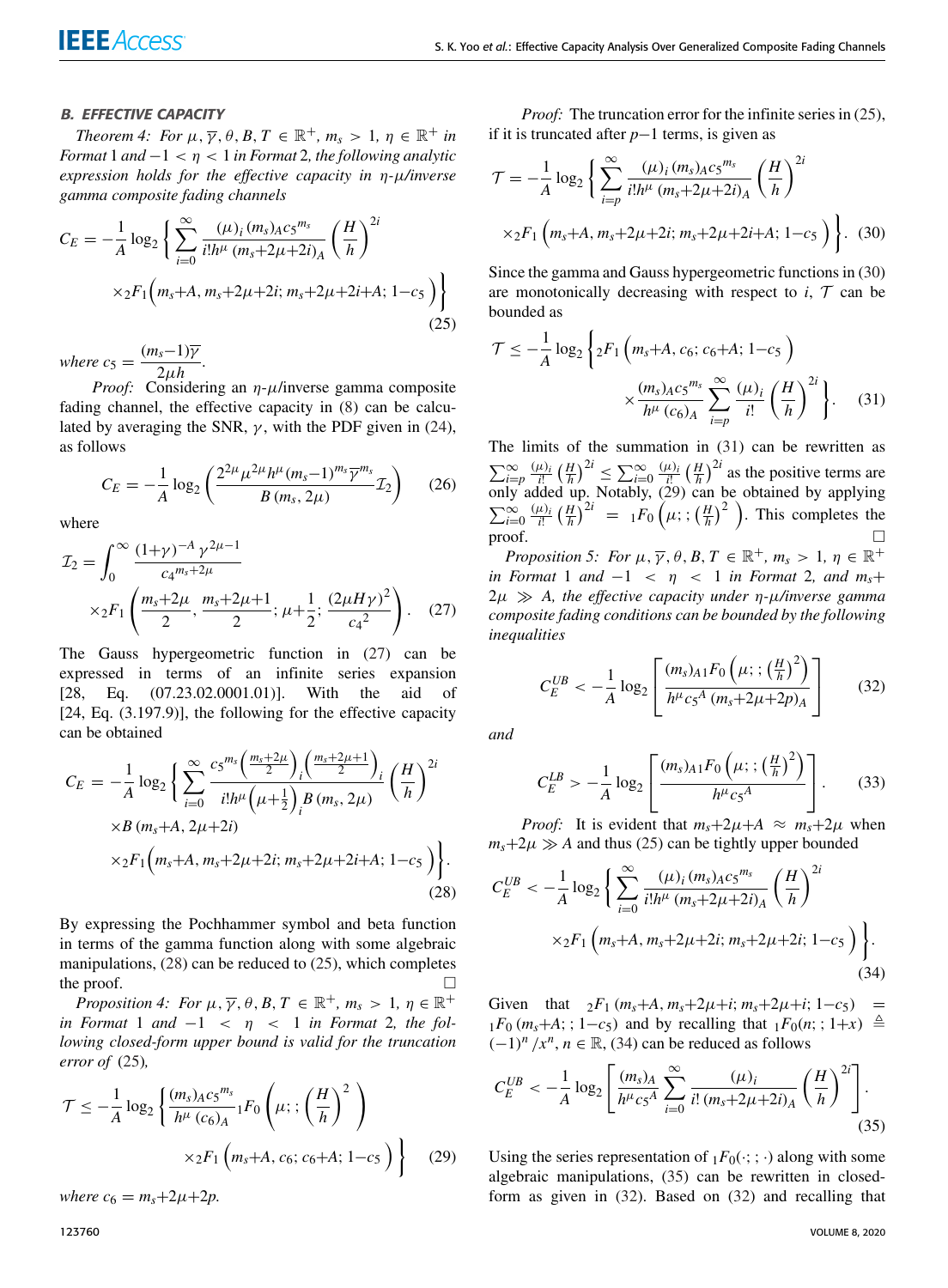

<span id="page-5-2"></span>**FIGURE 1.** C<sub>E</sub>/B versus A under (a) κ-μ/inverse gamma and (b) η-μ/inverse gamma composite fading channels with five different combinations of the fading parameters when  $\overline{y} = 10$  dB.

 $m_s+2\mu+A \approx m_s+2\mu$  when  $m_s+2\mu \gg A$ , the  $(m_s+2\mu+2p)_A$ term in [\(32\)](#page-4-8) can be removed, which yields [\(33\)](#page-4-9). This completes the proof.  $\Box$ 

*Proposition 6: For*  $\mu$ ,  $\overline{\gamma}$ ,  $\theta$ ,  $B$ ,  $T \in \mathbb{R}^+$ ,  $m_s > 1$ ,  $\eta \in \mathbb{R}^+$ *in Format* 1 *and*  $-1 < \eta < 1$  *in Format* 2 *and*  $\overline{\gamma} \gg 0$ , *the effective capacity under* η*-*µ*/inverse gamma composite fading conditions can be asymptotically expressed as follows*

<span id="page-5-1"></span>
$$
C_E^{asym.} \simeq -\frac{1}{A} \log_2 \left\{ \frac{1}{h^{\mu}} {}_1F_0 \left( \mu; \frac{H}{h} \right)^2 \right\}
$$

$$
\times {}_2F_1 \left( A, 2\mu + 2p; m_s + 2\mu + 2p + A; 1 - \overline{\gamma} \right) \bigg\}.
$$
 (36)

*Proof:* In the high average SNR regime ( $\overline{\gamma} \gg 0$ ), it follows that  $\overline{\gamma} \gg 2\mu$ ,  $\overline{\gamma} \gg m_s$  and  $\overline{\gamma} \gg A$ , namely

<span id="page-5-0"></span>
$$
\frac{(m_s)_A}{(m_s+2\mu+2i)_A} \left(\frac{(m_s-1)\overline{\gamma}}{2\mu h}\right)^{m_s} \simeq \overline{\gamma}^{m_s}.
$$
 (37)

With the aid of [\(37\)](#page-5-0), we can obtain a simple asymptotic expression as given in [\(36\)](#page-5-1). This completes the proof.  $\Box$ 

### **IV. NUMERICAL RESULTS**

The analytic results presented in the previous section are employed to evaluate the corresponding effective capacity in the two generalized composite fading channels while considering different shadowing and multipath fading conditions.

It should noted that we consider only *Format* 1 in the cases of  $\eta$ - $\mu$ /inverse gamma composite fading model. Nevertheless, due to the genericness of the derived expressions, numerical results for the corresponding *Format* 2 can be easily deduced. We have also provided the results of some simulations to validate the derived analytic results. In the case of the  $\kappa$ - $\mu$ /inverse gamma composite fading model, the simulated sequences were obtained through the straightforward calculation of the ratio of a non-central chi-square RV and a central chi-square RV. In the case of the  $\eta$ - $\mu$ /inverse gamma composite fading model, we firstly generated  $\eta$ - $\mu$ 

RVs from  $\kappa$ - $\mu$  shadowed RVs using the process presented in [29]. To complete the process, we then multiplied this with an inverse gamma RV. It is worth highlighting that the simulated sequences consisted of 100,000 realizations for both the  $\kappa$ - $\mu$ /inverse gamma and  $\eta$ - $\mu$ /inverse gamma composite fading models.

Fig. [1](#page-5-2) illustrates how the performance of *C<sup>E</sup>* varies as a function of the *A* parameter over  $\kappa$ - $\mu$ /inverse gamma and  $\eta$ - $\mu$ /inverse gamma composite fading channels with five different combinations of the respective fading parameters. More specifically, for the  $\kappa$ - $\mu$ /inverse gamma composite fading channels, the fading parameters considered are: (i) intense composite fading  $(\kappa = 0.1, \mu = 0.1, m_s = 1.1);$ (ii) moderate composite fading ( $\kappa$  = 2.5,  $\mu$  = 1.5,  $m_s$  = 3.0); (iii) light composite fading ( $\kappa$  = 5.0,  $\mu$  = 3.0,  $m_s = 30.0$ ; (iv) severe multipath fading ( $\kappa = 0.1$ ,  $\mu =$ 0.1,  $m_s$  = 30.0); and (v) heavy shadowing ( $\kappa$  = 5.0,  $\mu = 3.0, m_s = 1.1$ ). Likewise, for the  $\eta$ - $\mu$ /inverse gamma composite fading channels, these are: (i) intense composite fading  $(\eta = 0.1, \mu = 0.1, m_s = 1.1)$ ; (ii) moderate composite fading  $(\eta = 0.5, \mu = 1.5, m_s = 3.0);$ (iii) light composite fading ( $\eta = 1.0, \mu = 3.0, m_s = 30.0$ ); (iv) severe multipath fading ( $\eta = 0.1$ ,  $\mu = 0.1$ ,  $m_s = 30.0$ ); and (v) heavy shadowing ( $\eta = 1.0, \mu = 3.0, m_s = 1.1$ ). It is worth highlighting that the *CE*/*B* over Rayleigh fading channels is also presented in Fig. [1](#page-5-2) for comparison.

It is obvious that the lowest spectral efficiency occurs in the intense composite fading conditions whereas the highest spectral efficiency appears in the light composite fading scenarios. For example, when the channel conditions change from the light composite fading to the intense composite fading at  $A = 2$ , the achievable spectral efficiency decreases from 3.2 bits/sec/Hz to 0.2 bits/sec/Hz for the  $\kappa$ - $\mu$ /inverse gamma composite fading channels whereas this decreases from 3.1 bits/sec/Hz to 0.3 bits/sec/Hz for the  $\eta$ - $\mu$ /inverse gamma composite fading channels. Additionally, it is clear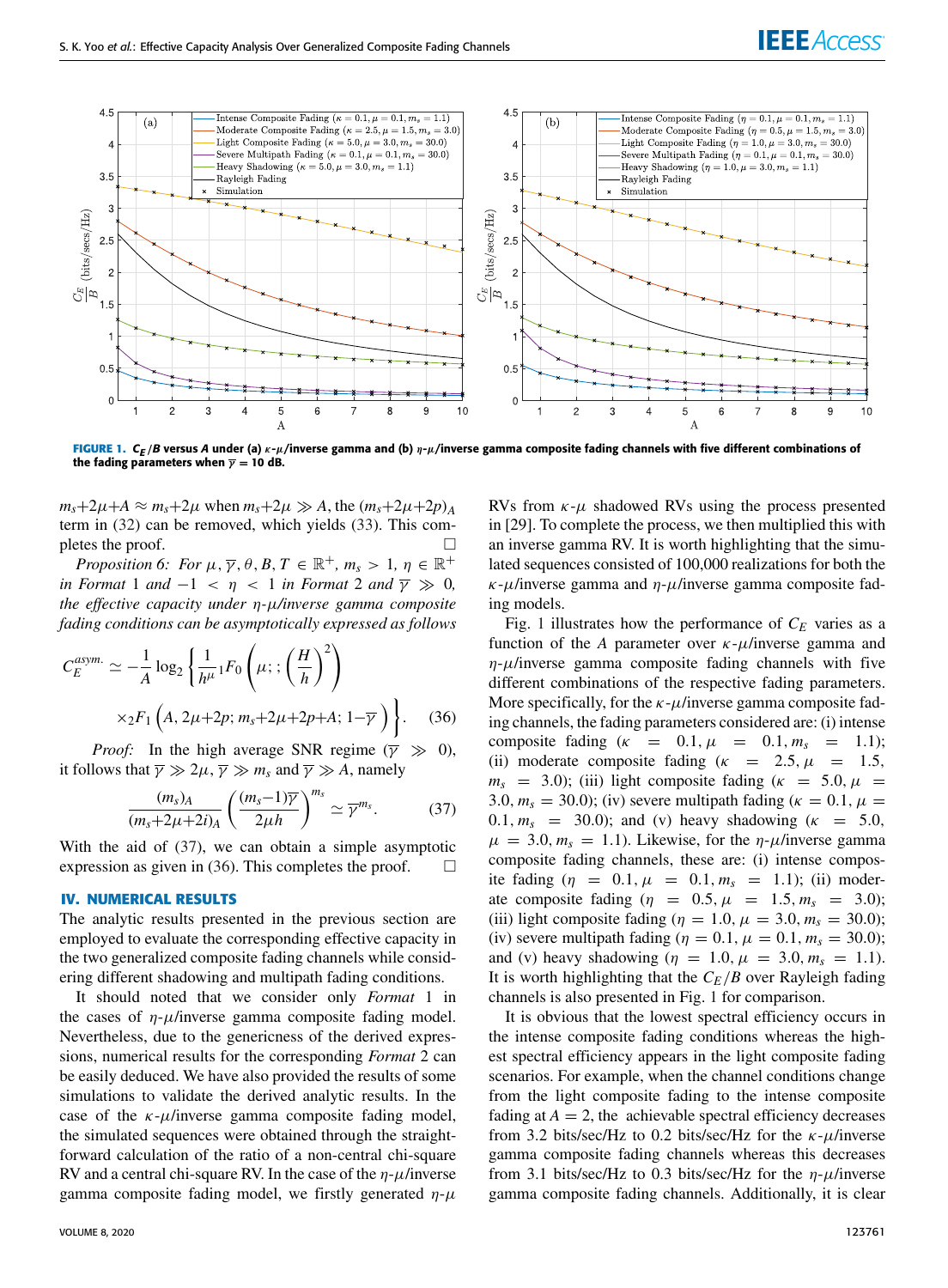

<span id="page-6-0"></span>**FIGURE 2.** C<sub>E /</sub>B in a (a) κ-μ/inverse gamma and an (b) η-μ/inverse gamma composite fading channels as a function of their key parameters when  $A = 1$ ,  $\overline{\gamma} = 10$  dB.

that the spectral efficiency is considerably affected by the value of *A* across all of the considered fading conditions. When comparing the degree of *A*'s effect on the effective capacity for the five different fading conditions, it is observed that the spectral efficiency in the moderate and light composite fading conditions (which are better than those found in a Rayleigh fading environment) is more significantly affected by changes in *A* compared to those for the rest of the fading conditions (which are worse than those found in a Rayleigh fading environment). For example, when *A* changes from 0.5 to 10 in  $\kappa$ - $\mu$ /inverse gamma composite fading channels, the achievable spectral efficiency decreases from 3.3 bits/sec/Hz to 2.3 bits/sec/Hz in the moderate composite fading conditions whereas in the intense composite fading conditions this only decreases from 0.4 bits/sec/Hz to 0.1 bits/sec/Hz. A similar trend is also observed in  $\eta$ - $\mu$ /inverse gamma composite fading channels. For all of the five different fading conditions, the simulated results (shown as symbols in Fig. [1\)](#page-5-2) provided an excellent match to the analytical results presented in Fig. [1.](#page-5-2)

Fig. [2](#page-6-0) shows the performance of the  $C_E$  for different parameter values of the two generalized composite fading channels with  $A = 1$  and  $\overline{\gamma} = 10$  dB. In particular, we varied the parameter values of both such that:  $0.5 \leq \kappa \leq 10$ ;  $0.5 \le \eta \le 10$ ;  $0.5 \le \mu \le 10$ ; and  $1 \le m_s \le 20$ . For the  $\kappa$ - $\mu$ /inverse gamma composite fading channel, it is clear that the spectral efficiency increases as the  $\kappa$ ,  $\mu$  and *m<sup>s</sup>* parameters become larger, i.e., light composite fading conditions. In contrast, we can observe a decrease in the spectral efficiency when channel undergoes severe multipath fading ( $\kappa \to 0.5$ ,  $\mu \to 0.5$ ) and heavy shadowing ( $m_s \to 1$ ) simultaneously. Similarly, for the  $\eta$ - $\mu$ /inverse gamma model, the spectral efficiency increases when there exists light shadowing ( $m_s \rightarrow 20$ ) with more multipath clusters ( $\mu \rightarrow 10$ ) and when the scattered power of in-phase and quadrature components is identical (i.e.,  $\eta = 1$ ). In contrast, the spectral efficiency decreases when channel is subject to intense composite fading (i.e.,  $\eta \neq 0$ ,  $\mu \rightarrow 0.5$ ,  $m_s \rightarrow 1$ ).

Both generalized composite fading models are tremendously versatile as they inherit all of the generality of the  $\kappa$ - $\mu$ 

and  $\eta$ - $\mu$  fading models, respectively. Thus, they contain as special cases many of the existing fading models proposed in the open literature. For example, as shown in Fig. [3\(](#page-7-0)a), the  $\kappa$ - $\mu$ /inverse gamma model coincides with the Rice fading model when  $\mu = 1$ ,  $m_s \to \infty$  and  $\kappa = K$  where *K* is Rice *K* factor. It is well known that the Rice fading model becomes equivalent to the Rayleigh fading model when  $K = 0$ . Therefore, when  $\mu = 1$ ,  $m_s \to \infty$  and  $\kappa = 0$ , the  $\kappa$ - $\mu$ /inverse gamma model is equivalent to the Rayleigh fading model. Additionally, the Nakagami-*m* fading model is deduced when  $\mu = m, m_s \rightarrow \infty$  and  $\kappa = 0$ . Similarly, as shown in Fig. [3\(](#page-7-0)b), the η-µ/inverse gamma composite fading model in *format* 1, corresponds to the Nakagami-*q* (or Hoyt) fading model  $(\eta = q^2, \mu = 0.5 \text{ and } m_s \rightarrow \infty)$ , Nakagami-*m* fading model ( $\eta \rightarrow 0$ ,  $\mu = m$  and  $m_s \rightarrow \infty$ ) and Rayleigh fading model ( $\eta \rightarrow 0$ ,  $\mu = 1$  and  $m_s \rightarrow \infty$ ). As expected, it is shown that the spectral efficiency increases as the average SNR increases (higher  $\bar{\gamma}$ ). Additionally, as shown in Fig. [3,](#page-7-0) the asymptotic spectral efficiency provides an excellent match to the exact spectral efficiency at high average SNR levels.

**TABLE 1.** Exact, bounded and approximated effective capacity.

| А   | $\overline{\gamma}$ | $\kappa$ - $\mu$ / inverse gamma |      |      |      | $\eta$ - $\mu$ / inverse gamma |       |      |      |
|-----|---------------------|----------------------------------|------|------|------|--------------------------------|-------|------|------|
|     | (dB)                | (5)                              | (13) | (14) | (17) | (22)                           | (29)  | (30) | (33) |
| 0.5 | 10                  | 2.80                             | 2.86 | 0.46 | 2.09 | 2.78                           | 3.93  | 0.98 | 2.59 |
| 0.5 | 30                  | 9.04                             | 9.50 | 7.11 | 8.40 | 9.05                           | 10.58 | 7.62 | 9.10 |
| 1.0 | 10                  | 2.61                             | 2.80 | 0.34 | 1.94 | 2.60                           | 3.86  | 0.86 | 2.49 |
| 1.0 | 30                  | 8.65                             | 9.45 | 6.99 | 8.10 | 8.73                           | 10.50 | 7.50 | 8.97 |

Table 1 shows the corresponding numerical results of the upper and lower bound, asymptotic and exact representations for moderate composite fading conditions when  $A =$ {0.5, 1.0} and  $\overline{\gamma}$  = {10, 30} dB. For the *κ*- $\mu$ /inverse gamma channels, it is shown that the upper bound, i.e., (13), exhibits the most accurate behavior for all of the considered cases with the exception of  $A = 1.0$  and  $\overline{\gamma} = 30$  dB. On the other hand, for the  $\eta$ - $\mu$ /inverse gamma channels, it is found that the approximation, i.e., (33), provides the most accurate behavior for all of the considered cases. Nonetheless, the accuracy of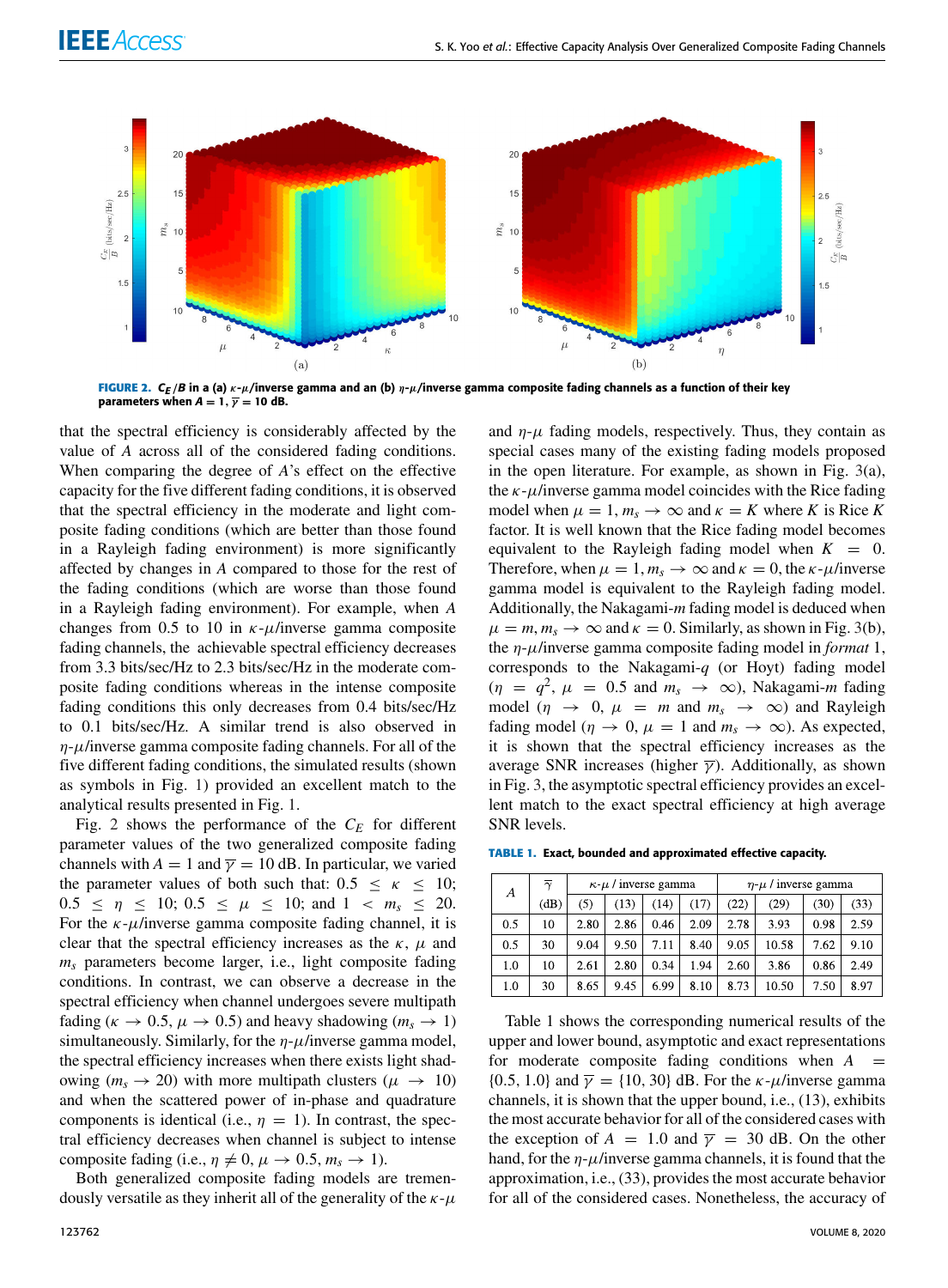

<span id="page-7-0"></span>FIGURE 3. C<sub>E</sub> /B versus ⊽ for some special cases of the (a) *κ-μ/*inverse gamma and (b) η-μ/inverse gamma composite fading channels when  $A = 1$ .

the proposed bounds and approximation is acceptable for all of the considered cases.

## **V. CONCLUSION**

In this paper, accurate analytic expressions for the effective capacity over two generalized composite fading channels have been derived along with simple tight bound representations and approximate expressions. Additionally, the generality of the analytic expressions has been highlighted through reduction to some special cases. Our numerical results have provided important insights into the effect of composite fading conditions and/or delay constraint on the effective capacity of the channels. To validate these numerical results, the results of some simulations have been presented and compared with the numerical results. The proposed bounds and approximate expressions have shown an acceptable level of accuracy and tightness against the exact results, which verifies their usefulness.

#### **REFERENCES**

- [1] D. Wu and R. Negi, ''Effective capacity: A wireless link model for support of quality of service,'' *IEEE Trans. Wireless Commun.*, vol. 24, no. 5, pp. 630–643, May 2003.
- [2] E. A. Jorswieck, R. Mochaourab, and M. Mittelbach, "Effective capacity maximization in multi-antenna channels with covariance feedback,'' *IEEE Trans. Wireless Commun.*, vol. 9, no. 10, pp. 2988–2993, Oct. 2010.
- [3] D. Qiao, M. C. Gursoy, and S. Velipasalar, "Energy efficiency in the low-SNR regime under queueing constraints and channel uncertainty,'' *IEEE Trans. Commun.*, vol. 59, no. 7, pp. 2006–2017, Jul. 2011.
- [4] S.-w. Ahn, H. Wang, S. Han, and D. Hong, ''The effect of multiplexing users in QoS provisioning scheduling,'' *IEEE Trans. Veh. Technol.*, vol. 59, no. 5, pp. 2575–2581, Jun. 2010.
- [5] L. Musavian, S. Aissa, and S. Lambotharan, ''Effective capacity for interference and delay constrained cognitive radio relay channels,'' *IEEE Trans. Wireless Commun.*, vol. 9, no. 5, pp. 1698–1707, May 2010.
- [6] J. Tang and X. Zhang, ''Quality-of-service driven power and rate adaptation over wireless links,'' *IEEE Trans. Wireless Commun.*, vol. 6, no. 8, pp. 3058–3068, Aug. 2007.
- [7] M. Matthaiou, G. C. Alexandropoulos, H. Q. Ngo, and E. G. Larsson, ''Analytic framework for the effective rate of MISO fading channels,'' *IEEE Trans. Commun.*, vol. 60, no. 6, pp. 1741–1751, Jun. 2012.
- [8] L. Musavian and S. Aissa, ''Effective capacity of delay-constrained cognitive radio in nakagami fading channels,'' *IEEE Trans. Wireless Commun.*, vol. 9, no. 3, pp. 1054–1062, Mar. 2010.
- [9] J. Zhang, Z. Tan, H. Wang, Q. Huang, and L. Hanzo, ''The effective throughput of MISO systems over  $\kappa-\mu$  fading channels," *IEEE Trans. Veh. Technol.*, vol. 63, no. 2, pp. 943–947, Feb. 2014.
- [10] J. Zhang, M. Matthaiou, Z. Tan, and H. Wang, ''Effective rate analysis of MISO η−−µ fading channels,'' in *Proc. IEEE Int. Conf. Commun. (ICC)*, Jun. 2013, pp. 5840–5844.
- [11] J. Zhang, L. Dai, Z. Wang, D. W. K. Ng, and W. H. Gerstacker, "Effective rate analysis of MISO systems over α-µ fading channels,'' in *Proc. IEEE GLOBECOM*, Dec. 2015, pp. 1–6.
- [12] M. You, H. Sun, J. Jiang, and J. Zhang, "Effective rate analysis in weibull fading channels,'' *IEEE Wireless Commun. Lett.*, vol. 5, no. 4, pp. 340–343, Aug. 2016.
- [13] V. K. Upadhaya, P. S. Chauhan, and S. K. Soni, "Effective capacity analysis over generalized α-η-µfading channel,'' in *Proc. Int. Conf. Electr., Electron. Comput. Eng. (UPCON)*, Nov. 2019, pp. 1–3.
- [14] J. Zhang, Z. Wang, L. Dai, and W. H. Gerstacker, "Effective capacity of communication systems over κ−µ shadowed fading channels,'' *Electron. Lett.*, vol. 51, no. 19, pp. 1540–1542, Sep. 2015.
- [15] S. K. Yoo, P. C. Sofotasios, S. L. Cotton, S. Muhaidat, F. J. Lopez-Martinez, J. M. Romero-Jerez, and G. K. Karagiannidis, ''A comprehensive analysis of the achievable channel capacity in  $F$  composite fading channels," *IEEE Access*, vol. 7, pp. 34078–34094, 2019.
- [16] H. Al-Hmood and H. S. Al-Raweshidy, "Unified approaches based effective capacity analysis over composite  $α$ -η- $μ$  /gamma fading channels," *Electron. Lett.*, vol. 54, no. 13, pp. 852–853, Jun. 2018.
- [17] F. S. Almehmadi and O. S. Badarneh, ''On the effective capacity of Fisher–Snedecor *F* fading channels,'' *Electron. Lett.*, vol. 54, no. 18, pp. 1068–1070, Sep. 2018.
- [18] R. Singh and M. Rawat, "On the performance analysis of effective capacity of double shadowed κ−µ fading channels,'' in *Proc. TENCON IEEE Region 10 Conf. (TENCON)*, Oct. 2019, pp. 806–810.
- [19] X. Li, J. Li, L. Li, J. Jin, J. Zhang, and D. Zhang, "Effective rate of MISO systems over  $\kappa-\mu$  shadowed fading channels," *IEEE Access*, vol. 5, pp. 10605–10611, 2017.
- [20] S. Chen, J. Zhang, G. K. Karagiannidis, and B. Ai, "Effective rate of MISO" systems over Fisher–snedecor *F* fading channels,'' *IEEE Commun. Lett.*, vol. 22, no. 12, pp. 2619–2622, Dec. 2018.
- [21] S. K. Yoo, N. Bhargav, S. L. Cotton, P. C. Sofotasios, M. Matthaiou, M. Valkama, and G. K. Karagiannidis, "The  $\kappa$ - $\mu$ /inverse gamma and  $\eta$ - $\mu$ /inverse gamma composite fading models: Fundamental statistics and empirical validation,'' *IEEE Trans. Commun.*, early access, Dec. 6, 2019, doi: [10.1109/TCOMM.2017.2780110.](http://dx.doi.org/10.1109/TCOMM.2017.2780110)
- [22] S. Ki Yoo, P. C. Sofotasios, S. L. Cotton, S. Muhaidat, O. S. Badarneh, and G. K. Karagiannidis, ''Entropy and energy detection-based spectrum sensing over  $\overline{\mathcal{F}}$  -composite fading channels," IEEE Trans. Commun., vol. 67, no. 7, pp. 4641–4653, Jul. 2019.